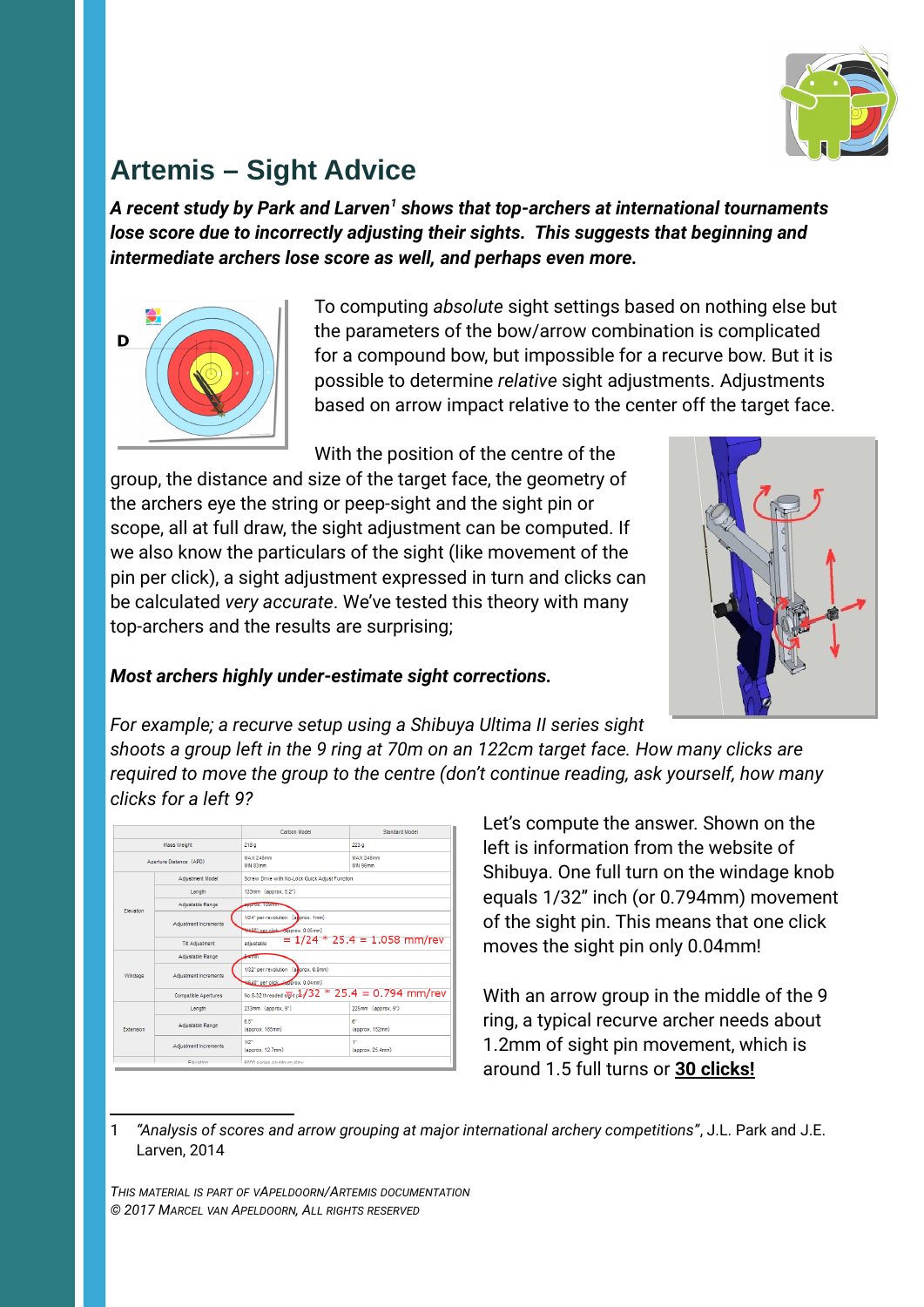

mm/turn

clicks/turn

clicks/turn

Sight<br>Edit

Elevation

Elevation

Windage

Windage 20

Shibuya Ultima II

1.058

0.794

Anything else you want to record

## **How to setup Artemis' Sight Advice?**

Setup Artemis with the correct data needed to calculate a sight advice!



In the sight-menu where you have created your sight. Make sure the specifications of the sight pin movements are correct. Find the data on the internet page of the mnufacturer. If you cannot find the data, simply measure the distance that

the sight pin moves when turning the knob 20 full revolutions, then divide the distance by 20.



In the bow-setup, make sure both eye-pin distance and eyestring distance are set. You need to measure these when at full draw, so it's best to have someone measure it for you. For best results, these need to be accurate to within 10mm. If

you're setting up a compound, there is only one value to set, named peepscope distance.

For recurve archery, different string alignment requires slightly different sight correction calculations. Set your personal style in string alignment in Eyepin distance 920 the *Options* → Analysis section. Also make sure the sight advice is not turned off because the app is set in World-Archery compliance mode.



The two most common techniques for recurve string alignment are, on the left the string shadow aligned on the handle and on the right on the sight aperture.



*THIS MATERIAL IS PART OF VAPELDOORN/ARTEMIS DOCUMENTATION © 2017 MARCEL VAN APELDOORN, ALL RIGHTS RESERVED*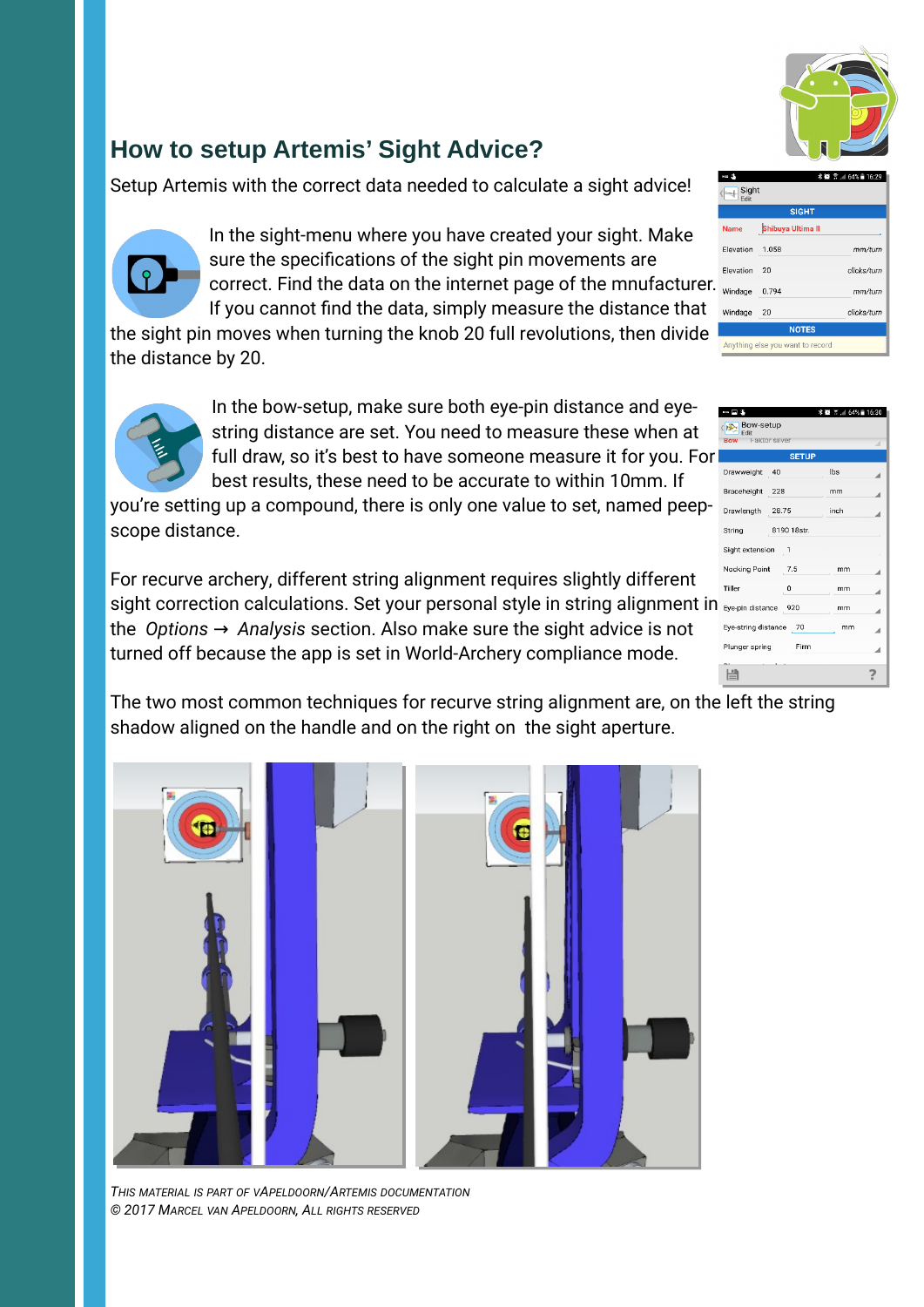

## **Using the Artemis Sight Advice**

When setup is done, you can create a match. Note that the sight advice also does not work for *competition* type of matches where World Archery rules apply<sup>[2](#page-2-0)</sup>.

Create a *training* match for plotting arrows and start that match. When you have plotted at least a minimum number of arrows (usually 3 or 4), the sight



advisor function starts its calculations. Once the sight advice function determines a new sight adjustment is needed, the sight advice button appears on the right bottom of the screen.

Artemis takes your current shooting level into account (based on the groups you shoot) so it will not warn you for very small adjustments if your skill level would not justify these small adjustments.

**Bottom line; the sight advice button will appear when it is time to adjust** *your* **sight.** 



Click on the green sight advice button to display the advice. Itt will pop-up as shown here. You have two options; ignore the advice or apply the adjustment (move the sight).

If you click "Move sight", the sight advice resets it internal computations. If you ignore, chances are that with the next plot, the advice will be shown again...

*THIS MATERIAL IS PART OF VAPELDOORN/ARTEMIS DOCUMENTATION © 2017 MARCEL VAN APELDOORN, ALL RIGHTS RESERVED*



<span id="page-2-0"></span><sup>2</sup> World Archery has banned the use of software that can actually compute sight corrections based on grouping patterns. This is why Artemis will not/never provide sight advice when a match according to WorldArchery rules is plot, nor will it provide sight advice (no matter what match/training/rules/etc.) when it runs in World Archery rules compliant mode